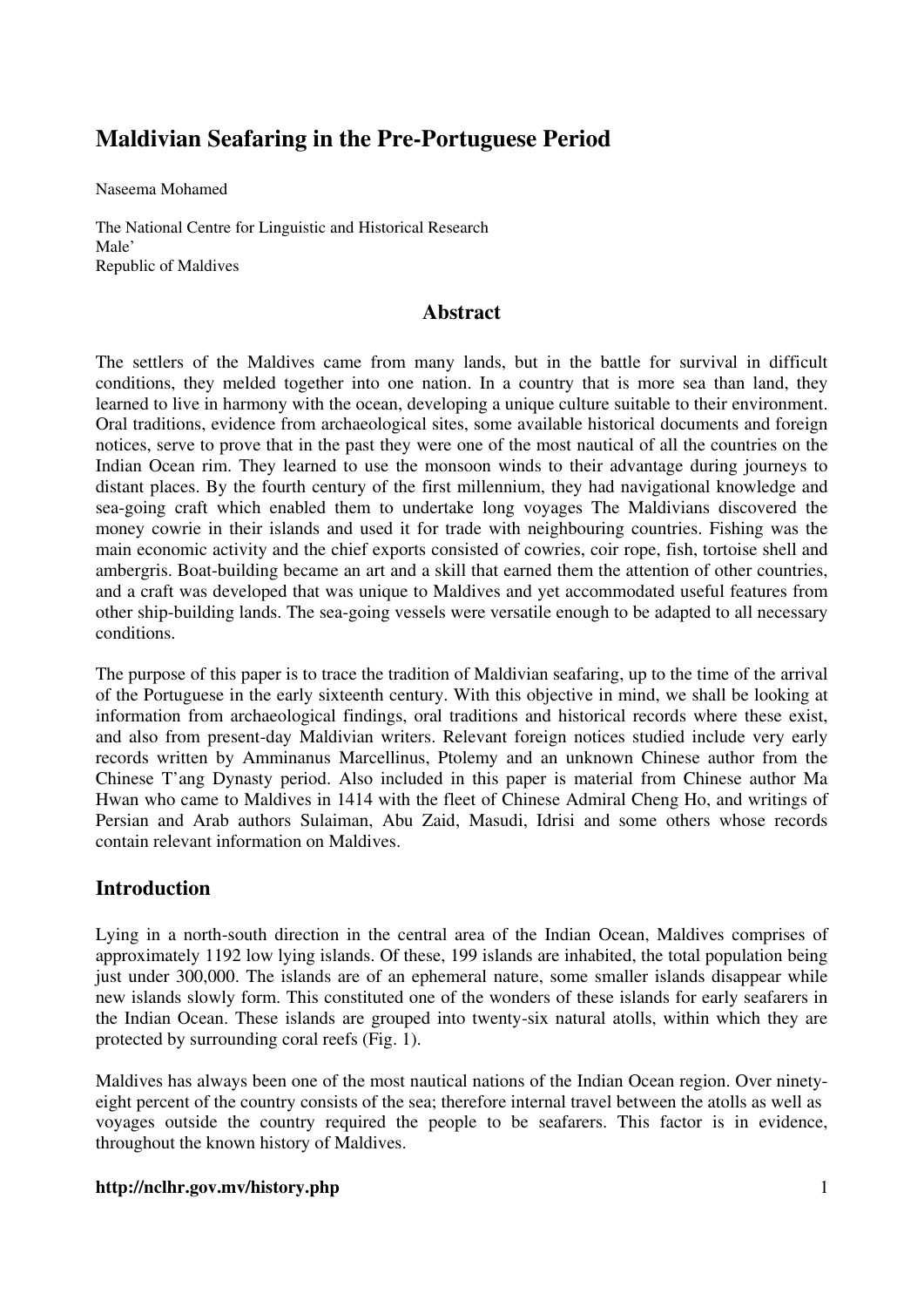

 **Figure 1. Indian Ocean.** *Atlas Universal* **by Anonymous and Bartolomeu Velho, circa. 1560. The Huntington Library, San Marino (California).** 

According to history and tradition, Maldives has been peopled for over 2500 years, tradition stating that the first settlers arrived from the Indian subcontinent from a place called *Kalibangan*  (Shihabuddine *c.*1588-1658). These first settlers would have arrived by sea, beginning the nautical culture of Maldives that continues to this day. If they did not understand the movements of the seas when they first arrived, they soon learned and became expert navigators. They learned the vagaries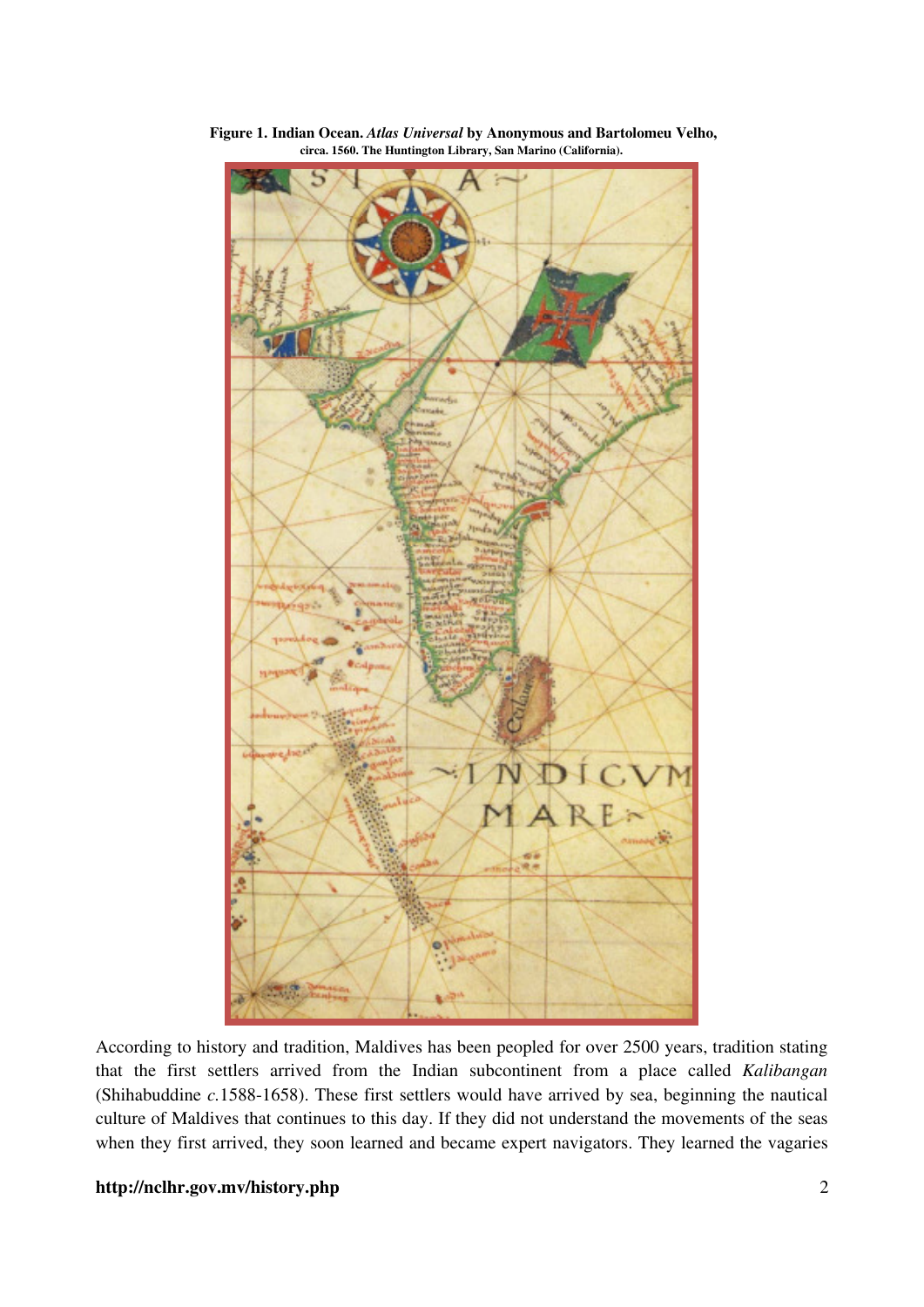of the ocean and its currents, and the north-east and south-west monsoons that were a major influence on travel, and therefore on their lives. The sea-going craft called *dhoani* was their most important invention, as the livelihood of the far-flung island communities depended on these vessels. The population of each island used them for their fishing and internal travel, as well as communication with other island communities. The north-east monsoon brought trading vessels from the eastern board of the Indian Ocean, and they stayed in the islands until the arrival of favourable winds from the south-east monsoon to return to their home countries. During the southwest monsoon, trading ships arrived from the eastern littoral regions of Africa and from Arabia and Persia on their way to the east, following the spice trade. Maldives became a convenient stop on these voyages for replenishing water and food, and as a safe harbour during rough weather.

Maldivian seafarers learned navigating skills and the use of navigating instruments and used them on their long voyages. . Early recorded journeys included a visit to Rome to the court of Emperor Julian and three centuries later, two visits to China carrying gifts to the Chinese Emperor. Written records also bear witness to regular voyages to Aceh during the appropriate monsoons (Thaajuddheen et al 1981).

Many of the early settlers may have come from agricultural lands, but the soil in Maldives was not suitable for farming and with so much of ocean around, fishing became the main occupation of these people. Along with the trade in coir, cowries and ambergris, fishing remained the chief economic activity and mainstay of the country for many centuries. The boats built by Maldivians were modified for better use; adaptations were made using ideas from some of the foreign vessels that called at Maldives. The seventeenth and eighteenth centuries were economically a very profitable period for Maldives. In the latter half of the nineteenth century, when Bengal finally abandoned the cowrie currency, Maldives faced grave economic difficulties, having to depend solely on the export of fish to bring in much needed foreign exchange.

The introduction of tourism in 1972 saw the beginning of a new industry which would bring economic benefits to the country and lead to less dependence on the export of fish and fish products. The nautical traditions of Maldives fitted perfectly into this new industry, to fulfill the needs of tourists who were fascinated by the new destination of Maldives, with its sun, sea and sand. Boats were needed for the transfer of passengers, for pleasure cruises, for fishing and camping trips. A very important effect of the new tourism industry was that it opened up the islands to the rest of the world, many countries of which had until then been unaware of Maldives' existence.

# **Historical Background**

According to oral tradition, the first settlers were a tribe called *Dheyvis* from *Kalibangan* in the Indian subcontinent. These people were nature-worshippers and their leader was the head of the group who addressed him as *Sawami.* After the *Dheyvis*, other tribes including *Redis* and *Kunbis* and later, *Sarandivis* arrived. *Aryas* came to Maldives in *c.* 500 B.C. according to the tradition. People from South India settled in some of the northern atolls. At this time the Hindu religion was also introduced to the country. The tradition of having a ruling monarch also began around this time. The first king is said to have been a prince from *Kalinga* expelled from his country by his father who is said to have been a king by the name of *Brahmadhittiya.* The story goes on to say that at the time of Emperor As'oka, in the second century B.C., some people came from *Bairat* in India, bringing the Buddhist faith to Maldives (Shihabuddhine *c.*1588-1658).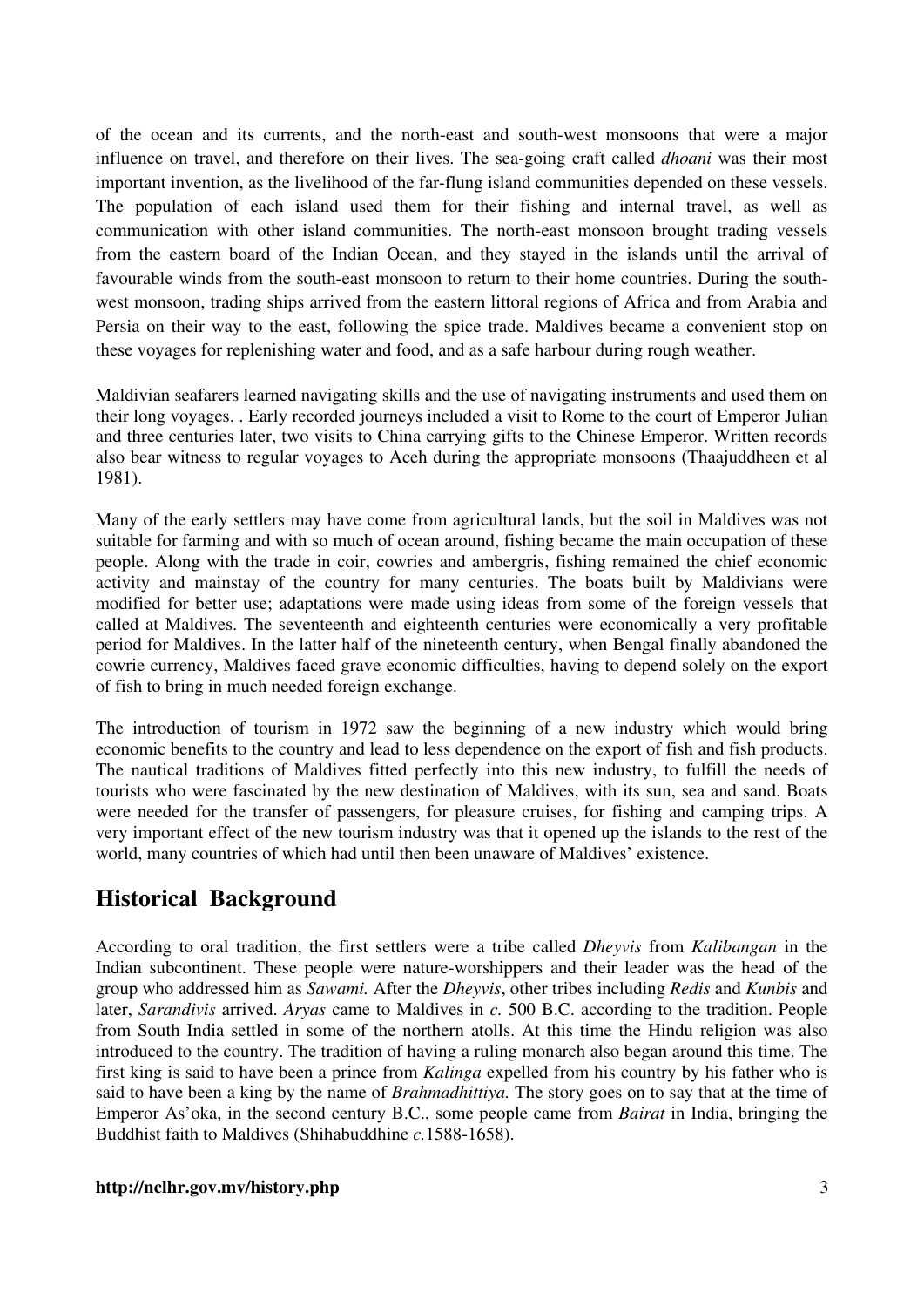The language of the Maldivian people was an Indic idiom called *Dhivehi*, with its own script, which developed over many centuries. Buddhism prevailed in Maldives for more than a thousand years, the evidence of which are the numerous ruins of Buddhist structures that still exist in many of the atolls (Bell 1940, Mikkelsen 2000). The ninth and tenth century artifacts found in some islands and in Male' the capital, show that the *Vajrayana* sect of Buddhism had a place in Maldives in the latter centuries of the Buddhist period, before Maldives embraced Islam in 1153 A.D.

During the early period of Maldivian history, Maldives consisted of fourteen atolls. The northernmost atoll was Minicoy, called *Maliku Atholhu*. The country was said to consist of *Malikadduu demedhu*; meaning "the islands between Maliku and Addu Atolls". The cultural and historical affinities can be seen in the language, oral traditions, customs and most of all from the close relationships and inter-marriages between families of Minicoy islanders and Maldivians. Between the tenth and twelfth centuries A.D., the Chola King Rajaraja I captured the two northernmost atolls of Maldives, *Maliku Atoll* (Minicoy) and *Thiladhummathi.* These two atolls remained under the Cholas until 1121 when King *Mahaabarana* of the *Theemuge* dynasty defeated the Cholas, and brought them under Maldivian sovereignty (Shihabuddine *c.* 1588-1658). According to present information, Minicoy remained part of Maldives from then on until the early sixteenth century, when the island passed into the hands of the ruler of Cannannore.

Maldives was a monarchy ruled by dynasties of kings and queens over a long unbroken period of time, beginning from *c.* 1500 B.C. until the Portuguese occupation in the sixteenth century. The Portuguese conquest of Maldives took place at a time when there was bitter rivalry and infighting within the Maldivian royal family. When the reigning sultan Hassan IX fled to Cochin in 1551 and sought the help of the Portuguese to regain his throne, it was an opportune moment for them to step in. After some failed attempts at capturing the capital of Male', they led a successful attack in 1558, killing the reigning Sultan Ali VI in battle. The Portuguese ruled Maldives for fifteen years, until they were defeated by *Muhammad Thakurufaanu* and a small group of his compatriots in 1573. This defeat came after five years of bitter guerilla warfare, fought at sea and on land,. With the defeat of the Portuguese, the monarchy was re-established and *Muhammad Thakurufaan* became Sultan of Maldives.

# **Seafaring**

It is an obvious fact that a country ninety-nine percent of which is sea must have a long tradition of seafaring. Sailing from one island to another is a way of life for Maldivians, and has been so for many centuries. Information on the early seafarers is vague and difficult to find in Maldives since few written records of the early period are available. However, many foreign notices do exist, and these give some information on the long history of seafaring in Maldives. Excavations of some of the archaeological sites in Maldives also give some information on this aspect of Maldivian history.

Researchers and writers have also contributed some insight on Maldivian seafaring. According to Moosa Ali, the oldest method of getting from island to island within an atoll was by rafts. But longer distances were travelled on boats using sails woven from palm leaves. In later years, sails made of cloth were used (Ali 1994).

Maldivians had to undertake travel within the atoll, as well as from one atoll to the other. Since very early times, each atoll had a main island where the Atoll Chief, entrusted with the running of the Atoll, had his administrative centre. All important transactions required the islanders to come to this chief island. In the same way, islanders had to go to Male' to obtain rice and other commodities not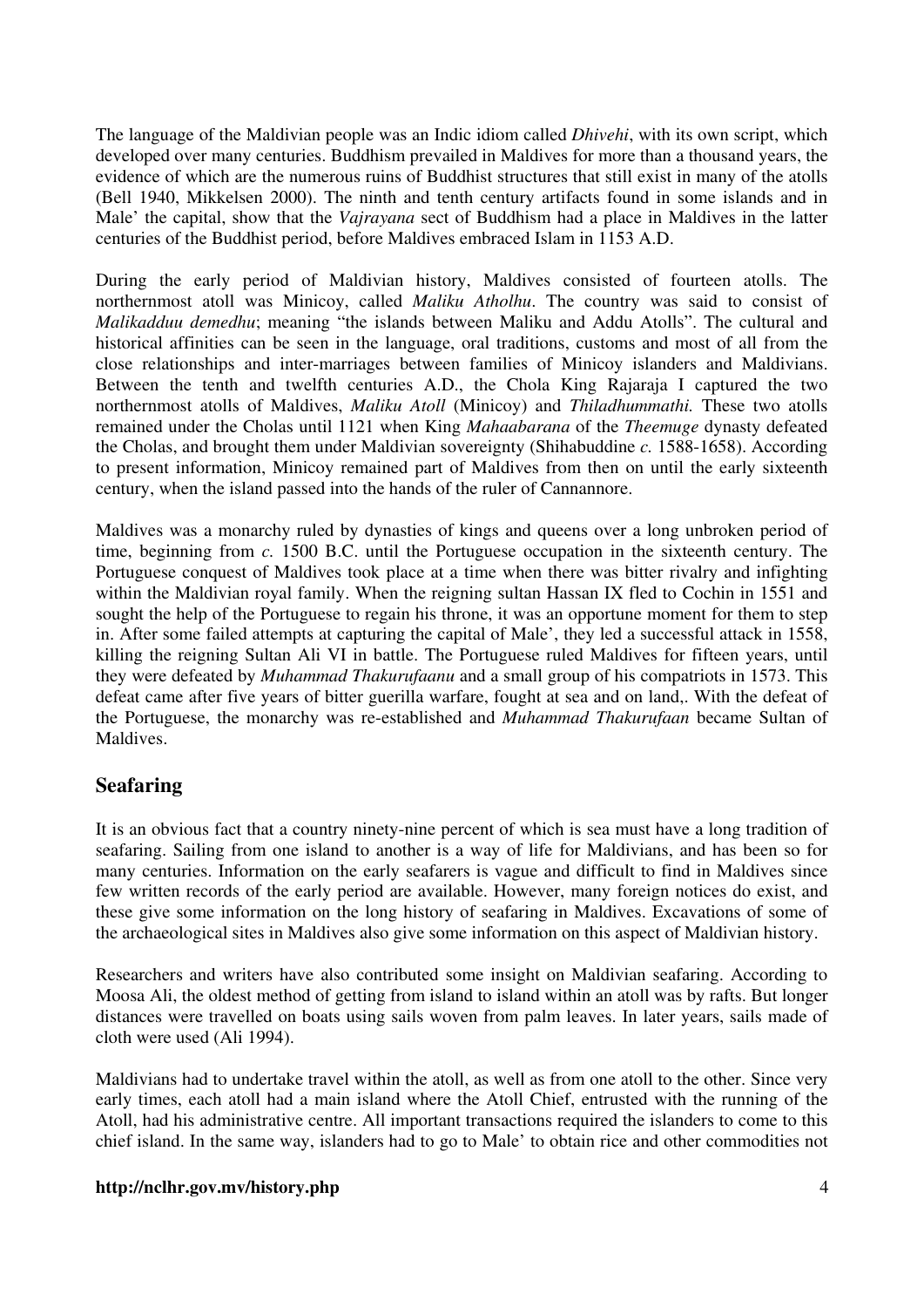available in the atoll. Whereas people from countries with large land areas could travel the required distances by land, the Maldive Islander had to travel to his destination by sea. The difficulties were not only for the ordinary islander. There was a tradition in Maldives that the reigning king and members of his court officially visited the furthest areas of the kingdom, to see to the welfare of the people. These journeys were made to the northern and southern atolls, in a fleet consisting of a number of boats. With the difficulties of travel and the inclemency of winds and weather, these journeys could take a few months.

The islanders were adept at travelling with the monsoon winds, using the direction of the monsoon to travel long distances fairly quickly. Maldivians divide the year into two distinctive periods, *Hulhan'gu* (the south-west monsoon) and *Iruvai* (the north-west monsoon). The season for sailing east was during the south-west monsoon, which started from the second week of April when travel to Bengal, Burma, Thailand, Aceh and Indonesia could be undertaken. Strong evidence of close contacts between the Indonesian islands and Maldives is the fact that part of an atoll was called *Java Kara,* by islanders. These islands lie on the eastern side of the atoll of *Faadhippolhu* and face the Indonesian Archipelago. This leads to the theory that these islands may have been the starting point of ancient trading missions to Java and other islands of Indonesia. Alternatively, these islands may have been settled by immigrants from Java.

The north-east monsoon, which began during the second week of December, was the time of the year for travel to Arabia, the Persian Gulf and the East Coast of Africa. With a good knowledge of the direction of monsoon winds it was possible for Maldivians to travel throughout most of the year following the trade routes in the Indian Ocean (Fig. 2).

Just as Maldivians travelled to countries around the Indian Ocean, trading ships from these countries came to Maldives. The trading vessels from Maldives would travel to their destinations in the east during the south west monsoon each year. They would conduct their business during the following months until the beginning of the next monsoon, when it would be time to start their journey home. This was during the north east monsoon when the winds were favourable for travel to the west. Traders from Indonesia and the east would come to Maldives during the north east monsoon and travel back during the south west monsoon. It meant that a considerable time was spent by traders in travel. This often led to the custom of temporary marriages between foreign traders and Maldivian women during the period of their stay.

The term used for travel was *dhathuru-fathuru kurun*; *dhathuru* meaning journey and *fathuru*, navigation. Some of the earliest schools in Maldives were navigation schools, showing the importance given to the tradition of navigation and seafaring by the islanders. The compass, called *samuga* in Dhivehi, is said to have been introduced to the Indian Ocean by the Chinese. Maldivian pilots, called *malimi* in Dhivehi, used the compass only when sailing to destinations away from home, finding their way round the islands using the knowledge gained from familiarity (Maloney 1980). Indigenous charts were also used in the old days, copies of which were seen by James Tennant in1860 (Maloney 1980). Captain Moresby who came to Maldives in 1834 saw Maldivians making and repairing astrolabes, quadrants and wooden sextants (Moresby 1835), which were probably introduced to the islands some time after the Portuguese occupation. When detailed almanacs became available, the islanders used them too, but this happened some centuries after the Portuguese arrival.

Oral tradition from Addu Atoll has the story of a family of immigrants from Yemen who were wrecked on a nearby reef and settled in an island of the atoll during the Buddhist period in the early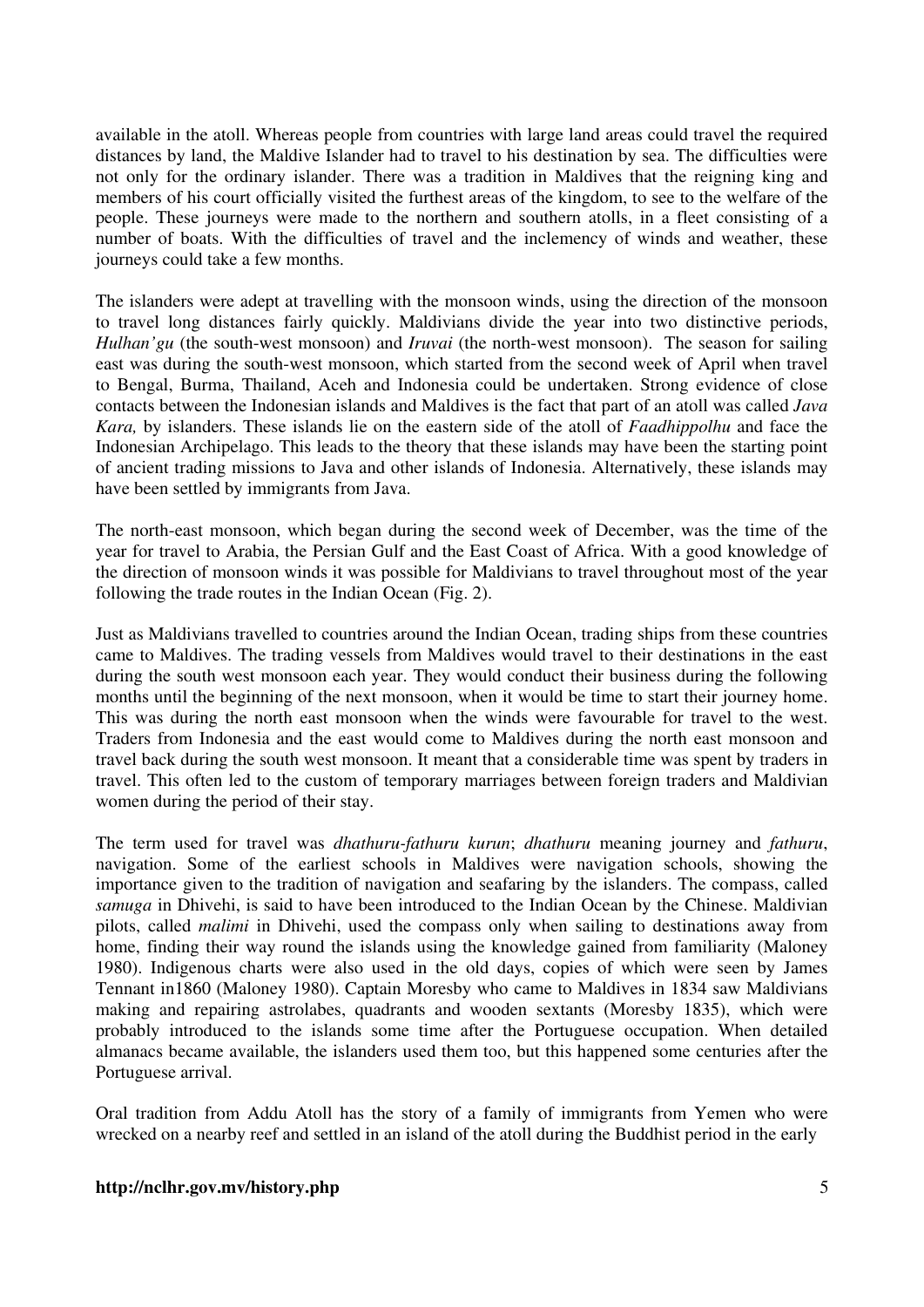

**Figure 2. Map of the Indian Ocean showing the Arab – China Trade Route. Adapted from K. N. Chaudhuri, 1985.**  *Trade and Civilisation in the Indian Ocean.*

twelfth century. The story relates that the owner of the house they stayed in, had travelled in many countries of the world, and was conversant in the Arabic and Persian languages (Shihabuddine1588- 1685). It is also related that the family members sometimes visited their relatives in Yemen. The graves of some members of this family are still to be seen on the island. There is also a story of another man called *Dorabu* who arrived from *Pataliputra* in India, before the advent of Islam to Maldives. Such stories told in the islands, intimate a knowledge and familiarity with the foreign countries spoken of in these traditions that can only come about from visiting them.

# **Foreign Notices**

A great deal of information about ancient Maldives is available in the memoirs and records of travellers who visited the islands. These records prove that Maldives has been known to sailors for close to two thousand years. Much information on Maldives' seafaring history can be gleaned from various accounts of voyages to the Indian Ocean written by Middle Eastern, Western and Chinese travellers. The ancient Greek navigator Hippalos who lived in the first century A.D. and is credited with discovering how to use the monsoon winds in the Indian Ocean (Plinius 1875) would most certainly have passed the Maldive Islands on his journeys to and from India. Ptolemy (*c.* 90-150 A.D.) wrote of 1378 islands located around Taprobane (Stevenson 1932), and listed some names, a few of which could be names of Maldivian islands.

Palladius, Bishop of Helenopolis (c.360-430 A.D.) also wrote of "a thousand other islands" called *Maniolae* (Maldives) that lie around Taprobane. He also writes of a magnetic stone that was located in the region:

In these islands, which are called *Maniolae,* the magnet-stone which attracts iron is produced. So that if any ship built with iron nails should approach these islands, it will by virtue of the stone be drawn thither and stayed in its course. That is why those who sail to Taprobane employ ships built with wooden bolts especially for this voyage (Palladius c.360-430).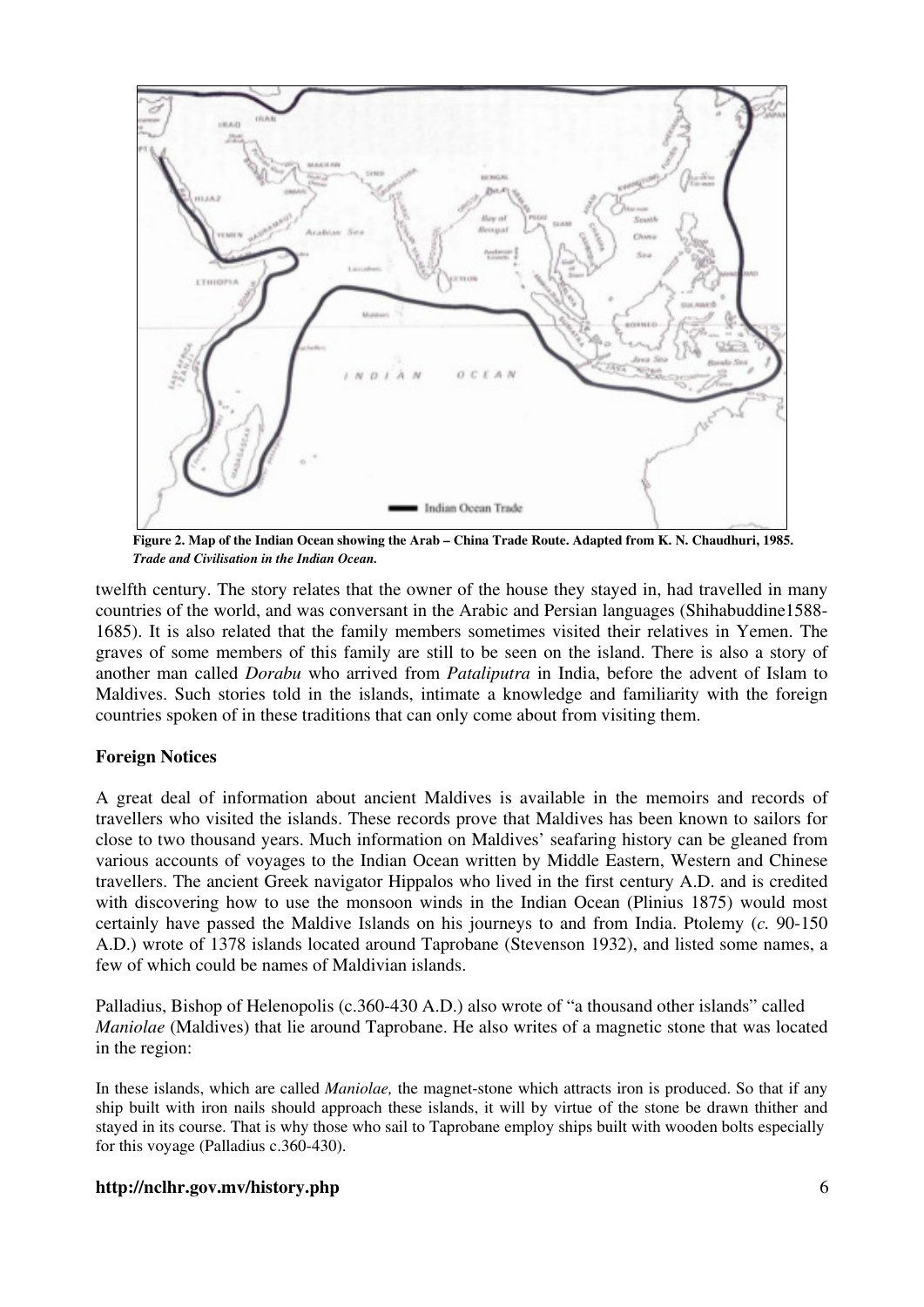Referring to the "magnet stone" mentioned above, a magnetic mountain in the sea is mentioned in an old folk story told in Maldives, but the location of this so – called mountain in the story is now unknown. Maldivians used to build their boats using wooden pegs rather than iron nails, probably because iron and other metals were not locally available.

The earliest foreign notice of Maldivians travelling abroad is given by Ammianus Marcellinus (*c.*  330-400 A.D.) a Greek from Antiokia who fought under Emperor Julianus. Describing the power of the Emperor and the awe with which he was regarded by the rest of the world, he writes:

On one side, the peoples beyond the Tigris and the Armenians begged for peace. On another, the Indian nations as far as the *Divi* (Maldives) and the *Serendivi*, competed the one with the other, in sending their leading men with gifts ahead of time. (Rolfe 1937).

In the above, the old name *Divi* is used to refer to Maldivians and *Serendivi* for people from Sri Lanka Looking at the sea routes to the Mediterranean, it is certain that part of the journey to the court of the Roman Emperor Julian would have been made by sea, and the rest by journeying overland. This event recorded by Ammianus Marcellinus shows that the Maldivians of that period were aware of the tides of politics and power in the Indian Ocean region. At that time the Romans were a trading force in India, and the Maldivians were aware of this, probably because they often travelled to Indian ports. They also realized the importance of keeping good relations with major powers who had a presence in the region.

The next two notices of Maldivians travelling abroad are recorded in a Chinese document of the Tang Dynasty, written between 785 and 805 A.D. This document records two visits of Maldivians to China, the first in 658 A.D and the second in 662 A.D. These were visits made during the reign of the Maldivian King *Baladitiya* (Pelliot 1904). The Chinese scribes wrote thus:

After four days' journey from Sri Lanka you come to the country of *Mo-lai* (Maldives) which is situated in the extreme South frontier of South India. The third year and the eighth month (658 A.D.), the king *Fa-t'o-pa-ti* of the kingdom of *Tsien-su-fou* (not known), the king *Cho-li-kiun* of the kingdom of *Che-li-t'i-p'o* (Serendive/Ceylon), the king *Che-p'o-lo-ti-to* (Sri Baladitya) of the kingdom of *Mo-lai* (Maldives), sent ambassadors to pay tribute (to the Emperor of China).. . . . .These Kingdoms are extremely far away, and recognize for the first time their relation of dependence to China. At this time, after being at sea for many months, they arrived in *Kiaotcheou* (China). Here they gave tribute of their country's products.

Records show that another embassy bearing gifts was sent from Maldives to the Chinese Court four years later, in 662 A.D.(Pelliot 1904). Taking this evidence into consideration, we may safely state that Maldivians of that period had seaworthy craft and adequate navigational knowledge to undertake long voyages and frequently undertook such travel.

Many travelers in the Indian Ocean knew of Maldives because they used the islands regularly as a halting place for ships and boats travelling from Qish in Yemen, Hormuz in Persia, Mogadishu in Somalia, Zanzibar in East Africa and Abyssinia by the Red Sea (Van Mehren 1866). Just as ships from these regions visited Maldives, Maldivian ships also visited those places for trading. In 1442, countries who bought and sold their valuable goods in the port of Hormuz in Persia. Abdur-ur Razzak, who as an emissary travelled widely, wrote of the traders from many different Among these, he included traders from Maldives, the islands of *Divah-Mahal* (Major 1857).

The fact that Maldivians were experienced sailors with a good knowledge of many countries, even before the Portuguese conquest of the country, can be proved from the experience of two French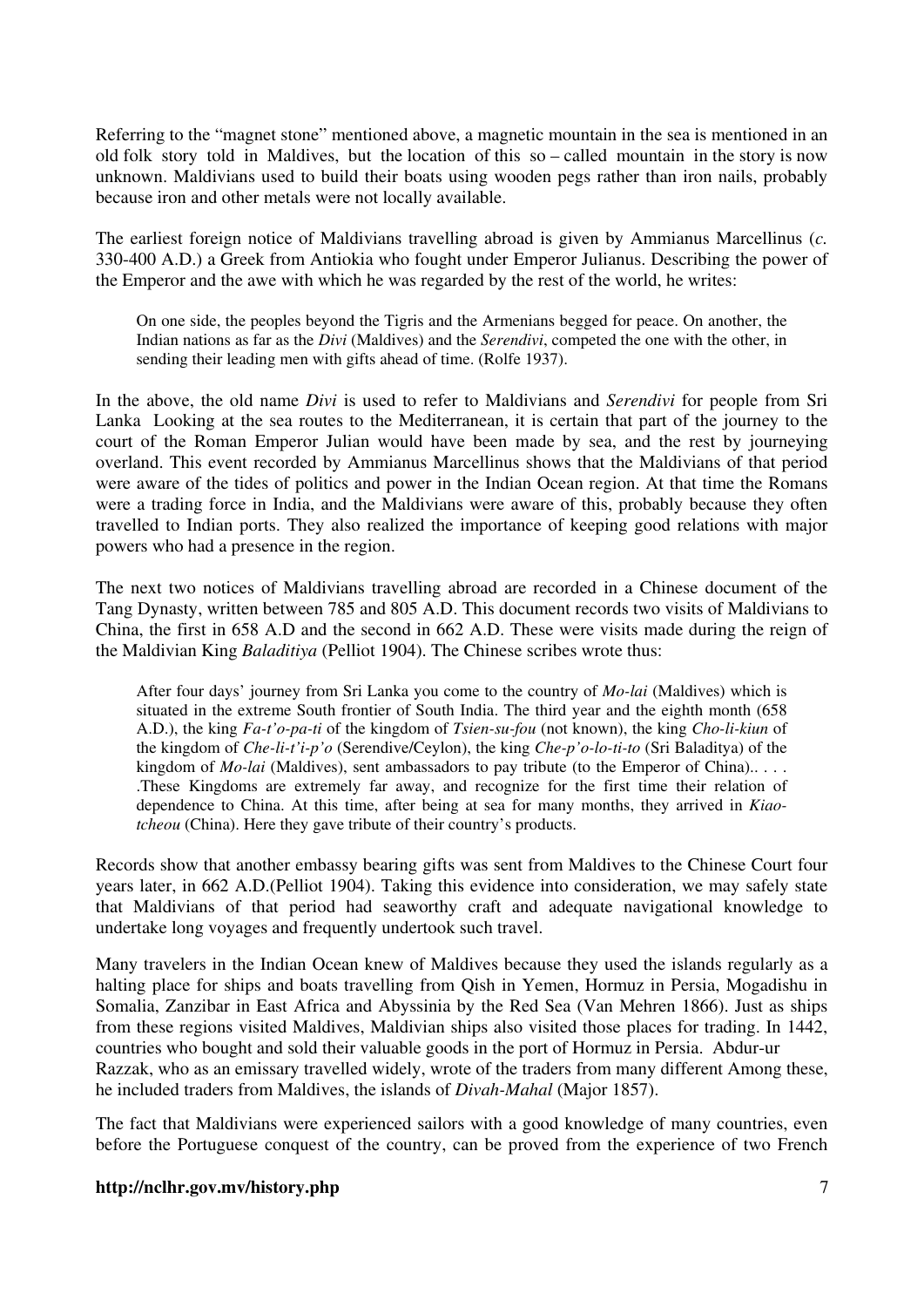brothers, Jean and Raoul Parmentier who came to Maldives in 1529. They were commanders of two French ships called the *Pensee* and *Sacre* and travelled down to the southern atoll of Fua Mulaku. They were very impressed with the chief of the island's mosque whom they described as a man of much discretion and knowledge. He was said to be aged about 45 or 50, of middle height, whitebearded, and was a devout and amiable man. He showed the captain the directions in which lie the countries of Aden, Persia, Hormuz, Calicut, Ceylon, Moluque and Sumatra, proving that he was both learned and well-travelled (Estancelin L.1832).

# **Trade in Cowries and Coir**

From very ancient times, cowries were thought to have a symbolic meaning. The fact that the cowrie could be exchanged for necessary goods gave rise to an ancient and continuous trade between



**Figure 3. 7,000 year old skull, with cowrie shells as eyes, excavated from a grave in Jericho. At the Ashmolean Museum, Oxford. UK. From: Vilgon. 1991-99.** *Maldive Odd History Vol. 1-9.*

Maldives and the Indian subcontinent. The buyers of the cowries gave differing values and cultural significance to these shells. From the Indian subcontinent, cowries were exported to East Africa and the Middle East, and through overland caravan trade and bilateral exchanges to West Africa (Chaudhuri 1985).

The exact period when Maldives started exporting cowries is not known. But the Maldivian cowries, i.e. the money cowrie (*cypraea moneta*), have been found in many different parts of the world, some dating back many centuries. Cowries have been found in the ruins of *Lothal,* a port used during the Indus Valley Civilization (Heyerdhal 1986). Cowries have been found placed on the eyes of the skull of a woman excavated in Jericho, estimated to be at least 7000 years old (Fig. 3). Cowries have been found in China in a tomb of the Yin Dynasty of 1401-1122 B.C. (Vilgon 1991-99). Cowries had also found their way to four A.D. seventh century graves in Northern Norway, north of the Arctic Circle (Mikkelsen 2000). In the ancient world, Maldives had the monopoly on cowries,

leading us to question whether these cowries could have come from Maldives.

The Persian merchant and sea-captain Sulaiman who lived in the first half of the ninth century, was the first Persian writer to describe the Maldives. He observed that a woman ruled the country, and writes of ambergris and cowries being exports of Maldives. He also describes the industriousness of the islanders and talks of their weaving skills and construction of houses. He is also the first writer to write about shipbuilding in Maldives:

The wealth of the people is constituted by cowries; their Queen amasses large quantities of these cowries in the royal depots. They say that there is not in existence a people more industrious than these islanders, so much so that they weave tunics of a single piece with two sleeves, two facings of the collar and the opening of the chest. They build ships, houses and execute all sorts of work with a consummate art (Renandot 1718).

Suleiman also describes how the cowries are collected and their usage as currency in Burma and Bengal. Sulaiman's description of cowrie use, their trade and methods of collection is repeated by Abu Zaid (890A.D.) and Mas'udi (916 A.D.). Abu Zayd, who lived in Iraq from 850-934 A.D, was known to be the first author of all classical Arab geography. In his manuscripts he writes of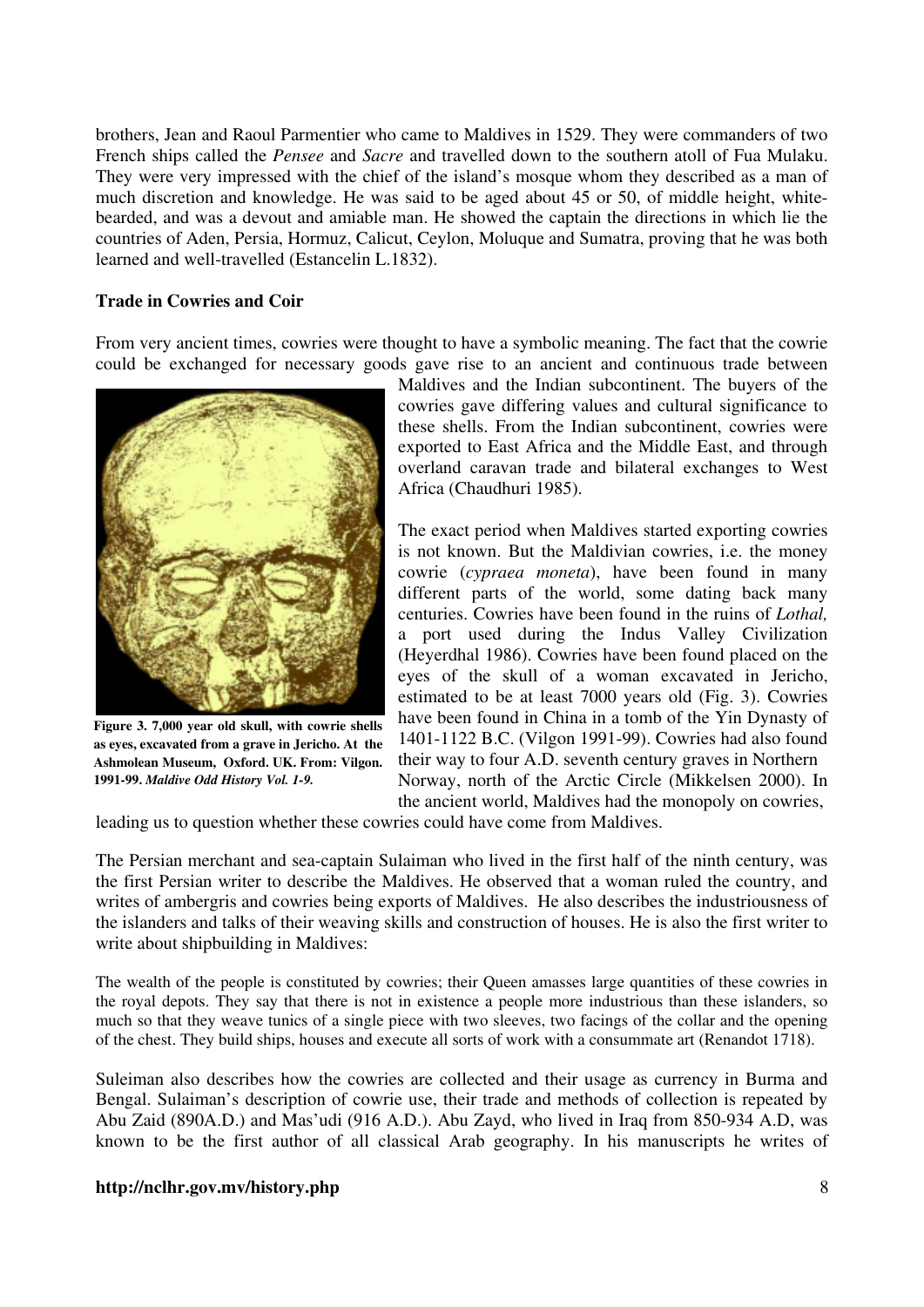Maldives as *Dyvah*, and describes how some coral islands in Maldives become eroded and new islands formed. He was the first writer to distinguish between the Maldives and the Laccadives according to their principal production. He called the Maldives *Diva-Kauzah* (The Cowrie Islands) and the Laccadive Islands *Diva-Kanbar* (The Coir Islands) according to the chief produce of these islands. At that time the principal product of Maldives was cowries and that of the Laccadives, coir rope made from the fibre obtained from coconut husk. Maldives also produced coir, but was better known for its cowrie shells. The same distinction was also made by later writers, including Al Biruni in 1030. Al



**Figure 4. Collection of cowrie shells found at Kaashidhoo site. From Mikkelson. 2000.** *Archeological Excavations of a Monastery at Kaashidhoo.* 

Mas'udi in 916 A.D. also wrote of the cowrie and coconut production and export of ambergris from Maldives (Sprenger 1841).

Abul Hassan, writing in Persian in his book, *Modjmel-Alte-Varier* in 1026, talks about Maldive ships transporting the islands' produce to Africa. He too referred to Maldives as *Diva-Kouzah* and the Laccadives as *Diva-Kambar* (Du Laurier 1844):

One group of islands is called *Diva- Kouzah*, which means the Cowrie Isles, because of the cowrie shells that are caught by means of the coconut branches placed at the sea-shores of the Ocean. The other group of islands is named *Diva-Kambar* which means the Coir Islands. Coir is the fibre that is produced from the coconut husk and used for making ropes for the ships……The ships from these islands (Maldives) transport dried fish, tortoise shells and white cowries to Africa and the large oyster shells are sent to Italy where they make cameos of it (Du Laurier 1844).

The above information clearly states that at that period, Maldivian ships travelled regularly to Africa, carrying the islands' products for sale in that continent. On the other hand, the oyster shells were "sent" to Italy, implying that these shells were carried by others to Italy. It may be that Maldivians regularly travelled and traded in the littoral regions around the Indian Ocean but did not travel regularly to the European countries.

In 1290, Marco Polo described the use of cowries as currency in China and Bengal. (Fig. 4). In some passages he has placed their origin sometimes in *Insulinde,* and sometimes in India. (Heimann 1980). Ibn Batuta who arrived in Maldives in 1343, writes of the exports from Maldives which included among other things, cowries, coir rope and woven fabric for turbans. He describes the method of preparing the rope, and says that it was exported to China, India and Yemen. He also mentions the fact that in India and Yemen, this rope was used to "join" the boards of their ships (Gray 1882).

 In 1349, a Chinese writer, Wang Ta-Yun, who had visited a number of oriental countries, wrote about the Maldivian cowrie trade with Eastern India:

Every sea-trader takes one shipload of cowries to *Wu-tieh* (Orissa) or *Peng-ka-la* (Bengal), where he is sure to exchange it for a shipload of rice or more, for these people use cowries as money, and it is a very ancient style of currency (Rockhill 1915).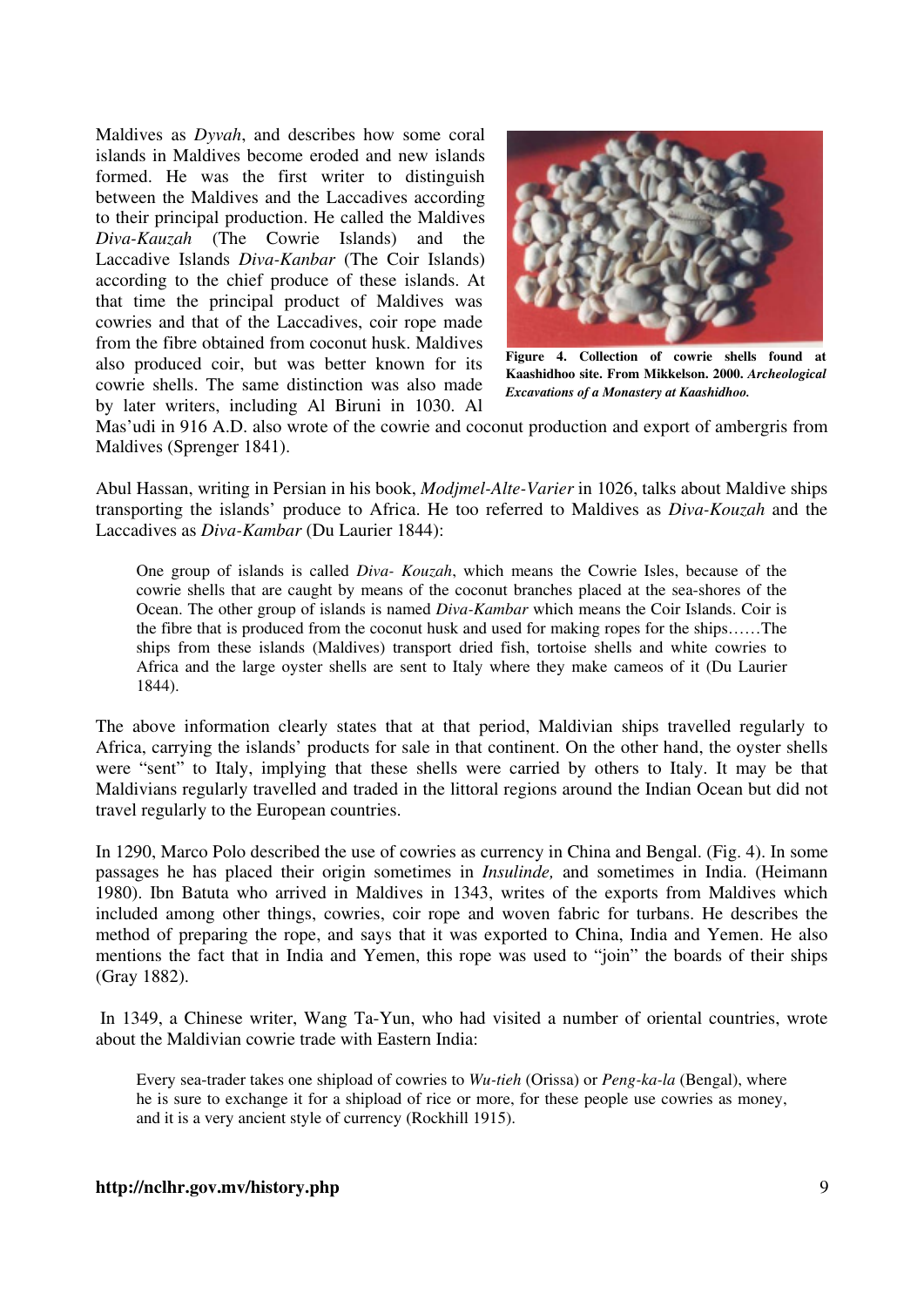

**Figure 5. Cheng Ho's Chart of Arabian Sea. The Maldives and Minicoy, Centre. India to the right, Ceylon at the bottom, and Africa to the left. Drawing 1440. Wu- Pei – Chin. From Vilgon. 1991-99***. Maldive Odd History. Vol. 1-9* 

During his fourth Expedition to the Indian Ocean which took place in 1413-1415, the great Chinese Admiral Cheng Ho made a visit to Maldives (Fig. 5). This visit is said to have taken place in 1414 (Lo Mou-Teng, Chu Shao-Hua 1597). A more detailed description of Maldives, its produce, the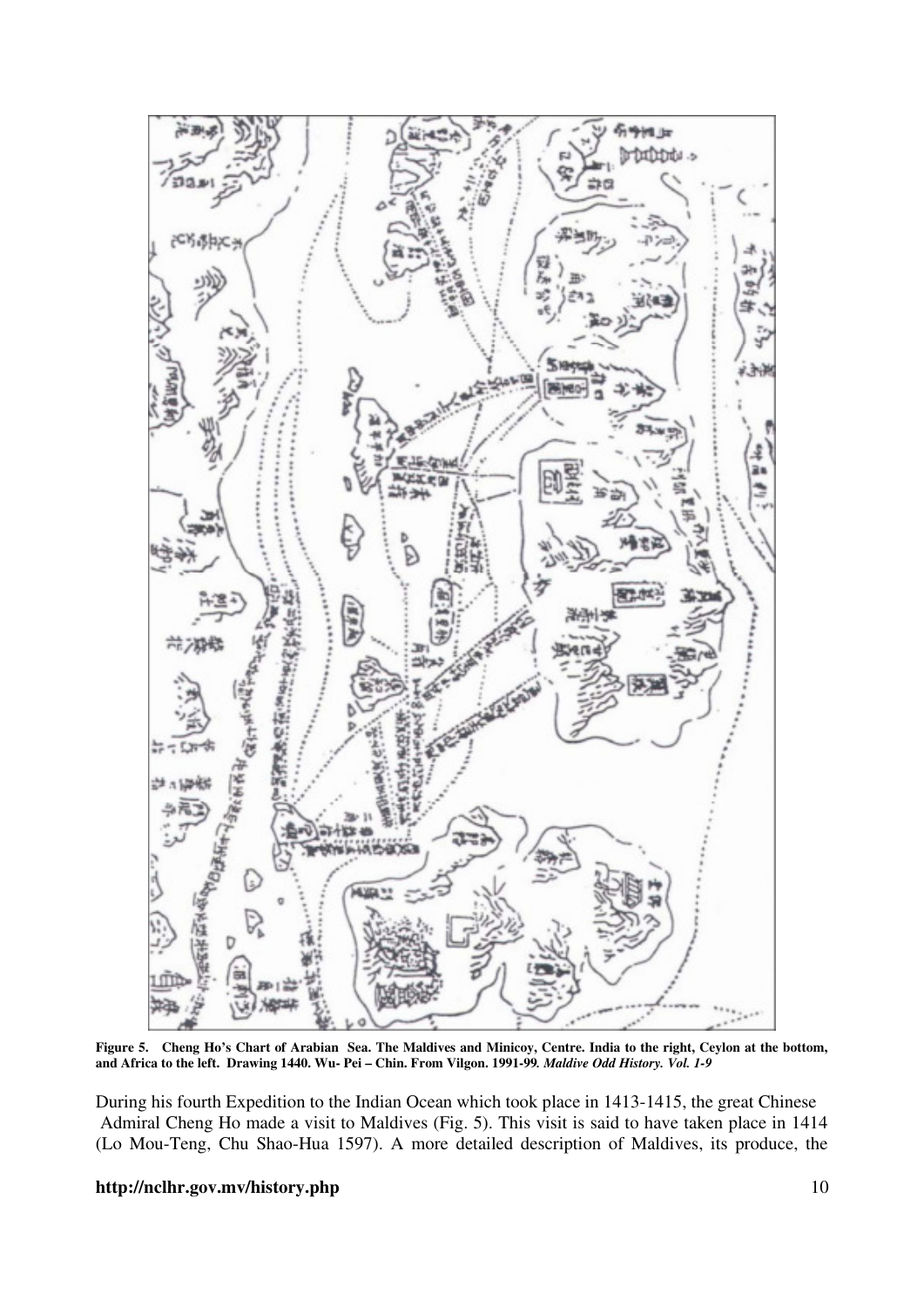people and their customs and occupations is given in 1425 by Ma Huan, a Chinese Muslim who was attached to this expedition. He has recorded names of some islands and atolls of Maldives including *Mulaku* Atoll, *Kelaa*, *Fenfush*i and Minicoy, and some islands of Laccadives, i.e. *Kalpeni, Kavaratti and Androth..* Giving details of Maldives, he says that the whole population is Muslim, describes their occupations, which include fishing, weaving, rope-making, collection of cowries and ambergris. He writes of Maldivians exporting cowries for sale to Kedah (in Malaysia) and Bengal where they were used as money. Ma Huan wrote that the coir rope made of the husk of the coconut, was stored in huge quantities in houses, and that it was in great demand from buyers who arrived at the islands in their foreign ships. He also speaks of the dried fish produced in the islands and sold to traders, who would take it away and then sell it in other countries (Phillips 1895). The dried fish was used by many travellers as a good protein source during their long voyages.

# **Archaeological Evidence**

Some archaeological sites in the country have yielded evidence which also proves that trading contacts existed between Maldives and countries in the Indian Ocean region. In 1958 a Roman Republican Denarius of Caius Pansa minted at Rome in 90 or 89 B.C. was discovered during the excavation of a Buddhist *stupa* on *Thoddoo* Island in *Ari* atoll (Fig. 6). This Denarius had a hole pierced at one side and was one of two coins found in a reliquary deposited inside the *stupa.* (Forbes 1983). The *stupa* has been tentatively dated to the sixth century A.D. The worn state of the coin and the hole pierced in it suggests that it was brought to Maldives at a much earlier period and had perhaps been used as a piece of jewellery for some time before it was finally placed in the reliquary. (Fig. 7).



**Figure 6. View of Thoddoo dagaba in 1958.** 

*Thoddoo* in *Ari* Atoll, the site of an old Buddhist dagaba, was one of the islands used as a port by foreign-going vessels (Raadhavalhi 1779).The atoll is situated to the south west of the *Kaashidhoo* Channel, a route used frequently by vessels passing through the Maldives on their way to the East.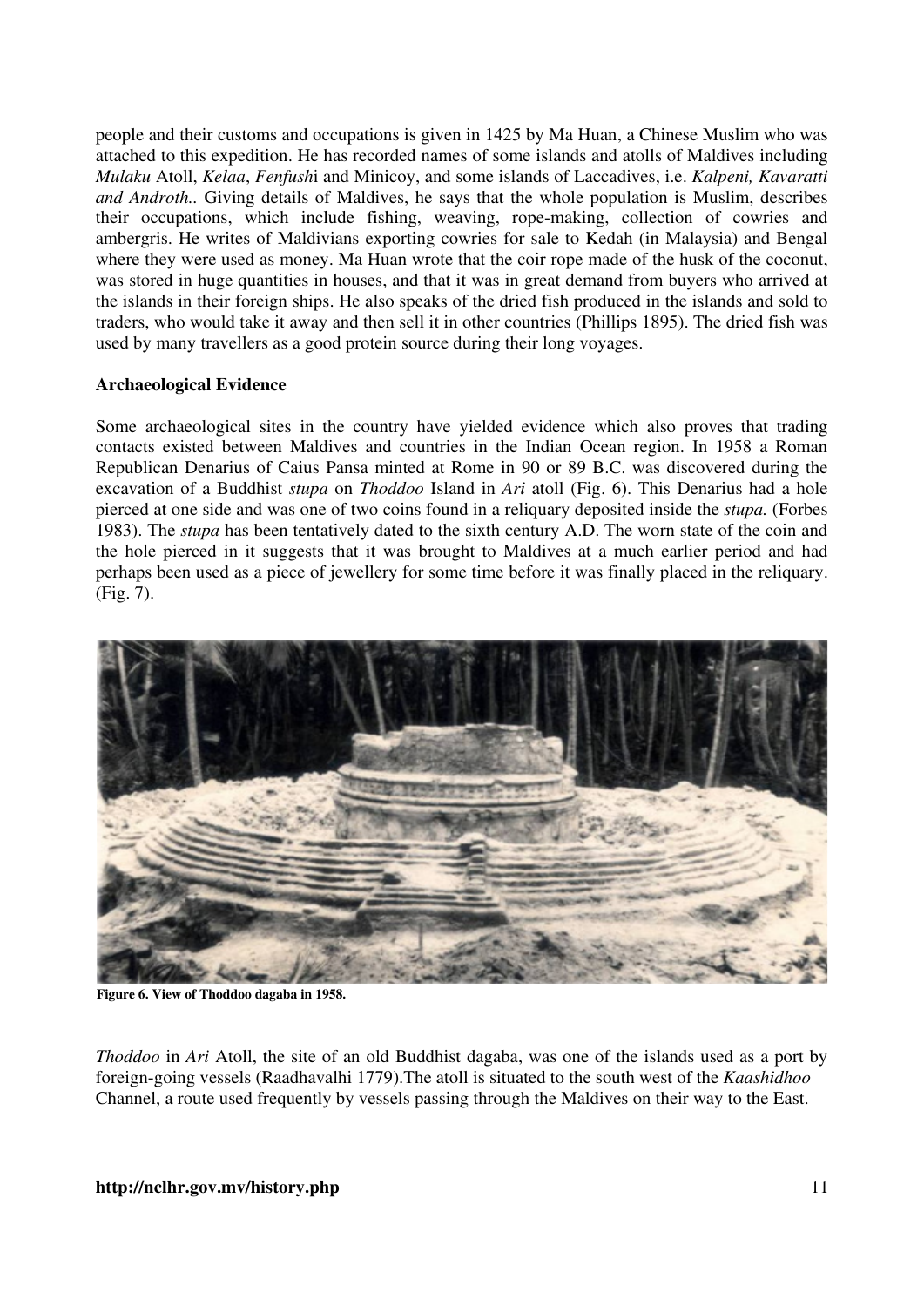

**Figure 7. Both sides of a Roman Denarius coin found at Thoddoo, Alif Atoll. (From NCLHR Collection).** 

A cache of Roman coins dating from the first and second centuries A.D. was reportedly discovered about 600 kilometres to the north, on *Kadamat* Island in neighbouring Lakshadweep Islands (Indian Union Territory of Lakshadweep) in 1948.(Forbes 1983). The first and second centuries A.D. when these coins were minted was approximately the time when the advantages of using the monsoon winds to sail to India and the littoral regions of the Indian Ocean was discovered, and it is quite possible that the coins found in Maldives and in Lakshadweep were brought by Roman traders.



**Figure 8. Both sides of a Byzantine coin found in Gan Island, Laamu Atoll. (From NCLHR Collection).** 

In 1986, a small cache of gold Byzantine coins were discovered at an archaeological site in *Gan*  Island in *Haddhummathi* Atoll. The coins were found in a container, buried at the site of an old monastery that is thought to have existed on the island since the sixth century A.D. The coins are dated to the fifth and sixth centuries A.D. (Fig. 8).This find indicates travels undertaken by Maldivians possibly between the fifth and the seventh centuries A.D., a period during which there is documental evidence of Maldivians' visits to Rome and China.

In 1974, the eminent archaeologist, Professor John Carswell, conducted a survey in Male' that revealed that the Maldives were on the main west-bound route of Chinese trade. He saw that in Male' there was evidence of a thousand years of uninterrupted export of Chinese porcelain, from the ninth to the nineteenth century (Carswell 1980). The large quantities of ancient Chinese porcelain to be found in many islands provide proof of the trading links that had existed for centuries between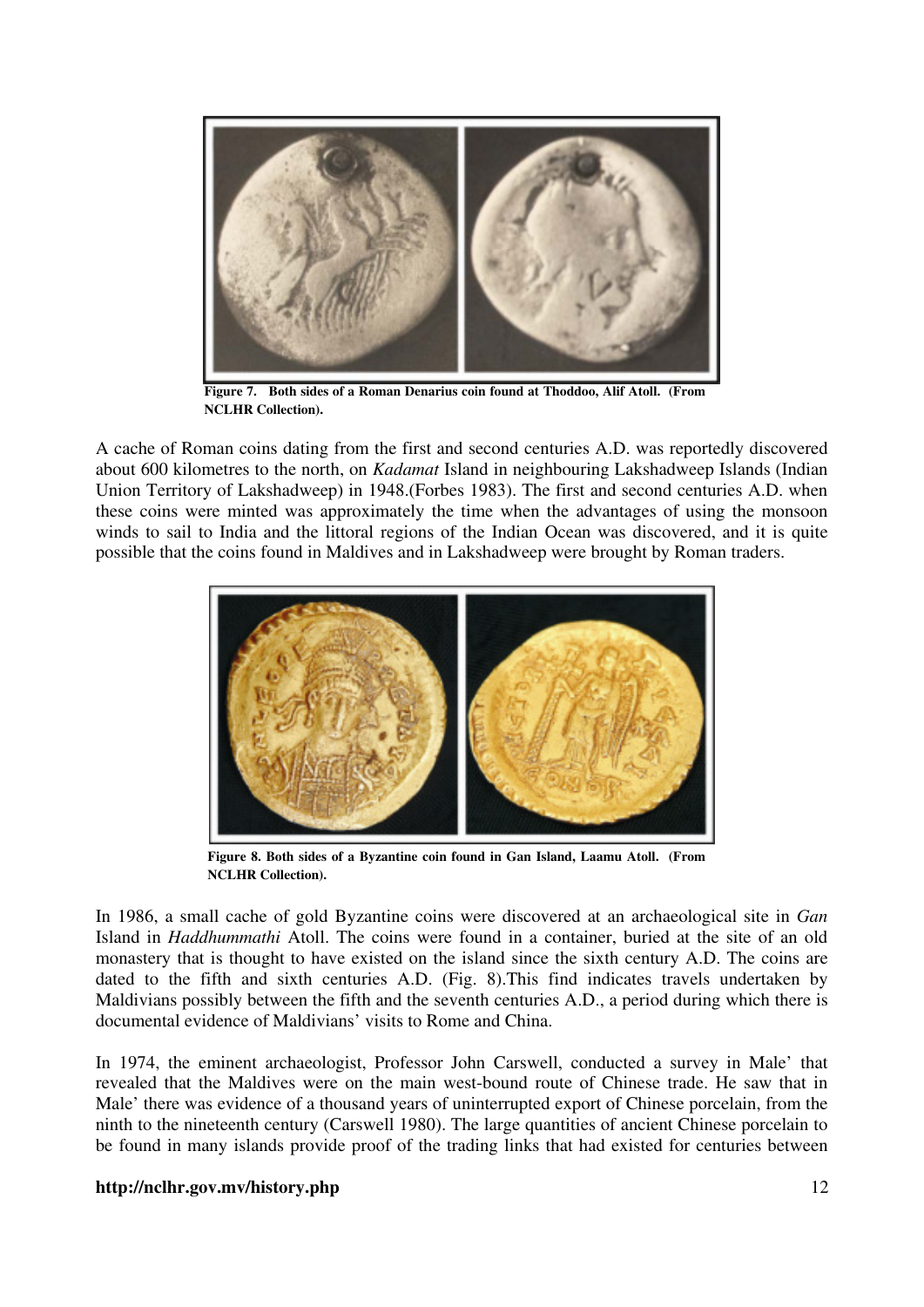the Chinese and the Maldivians. The use of Chinese silk as wall draping has been documented in a twelfth century copperplate record (*loamaafaanu*) in Maldives also proves this point (Maniku et al 1986).

The excavation of the *Kaashidhoo Kuruhinna* archaeological site was carried out between 1996 and 1998, by a Norwegian team headed by Professor Egil Mikkelsen. It is so far, the only scientifically excavated archaeological site in Maldives, This is an ancient Buddhist monastery site established between the second and fourth centuries A.D. The island of *Kaashidhoo* was well known to travellers in the region and was a port of call for ships journeying to the East through the Maldives. Among the objects found here are pottery shards originating probably in India and Sri Lanka. There are coarse red pottery with thick rims from remains of storage jars and household items, and also finer pottery decorated with lines and "brush" patterns which may also have originated in India. There are also stoneware, and china which are mostly grey and light green bowls. The origin of many of these items dating from the ninth century onwards is Southern China (Mikkelsen 2000). As Maldives has no clay, all cooking utensils, storage jars and other such objects were brought to the islands from abroad, often by local sailing craft travelling on trading missions to countries of the region, mainly to India and Bengal. This was a custom that had existed from very early times and the findings from the *Kaashidhoo* archaeological site is evidence of this trade.

#### **Boatbuilding**

In Maldives boat-building became a highly developed skill, a skill that evolved over many centuries of the Maldivian relationship with the surrounding ocean. In Maldives, boatbuilding is called *dhoni banun,* the term *banun* meaning tying. This is just how the early boats were built; they were literally tied together, no iron or other metal was used, and the old term survives to this day. In the method of construction, prepared planks of coconut wood were tied together edge to edge, with rope twisted from coconut fibre threaded through holes bored around the edges of the planks. This rope was called *roanu*. The holes were later plugged with wooden pegs to ensure that water did not enter the hull. Foreign visitors have given accounts of this tradition of ship-building (Maniku 1998). A description of the method Maldivians used to build their boats is given by Al Idrisi in 1150 in his book *Kitab Nuzhat Almushaq Fikhtiraq Al Afaq* in which he writes of the boats used in the Indian Ocean region, including Maldives:

All travelling boats of the Sea of India and China are constructed of well-hewn wood. These planks are put edge to edge and trimmed, and then sewn with fibre. Then they were caulked with the small intestines and the oil of *al-baba* (the sperm whale). (Jaubert 1836-40).

The oil from the sperm whale may have been used for caulking as recorded by Idrisi, but in later centuries, shark oil was used for this purpose. Ibn Batuta also noted that the rope made from the husk of the coconut was used to join the boards of Maldivian ships and he felt that because of this, when the ship struck a rock it did not break up as did ships built with iron in them (Gray 1882). Other travellers also remarked on the unusual way in which the islanders' ships were built and sailors from some foreign countries regarded them as flimsy and inferior. In 1292, John of Montecorvino writes thus:

The islanders' ships are inferior and extraordinary, with no iron in them, and no pitch oakum. They are sewn like clothes with twine or rope. In case the twine breaks somewhere, there is indeed a disaster. Therefore there is more or less, once a year a mending of the ships, when they propose to go to sea. They also have a frail and flimsy rudder, like the top of a table, an ell in width, placed in the middle of the stern. . . . . They have but one mast and one sail. (Jorio 1932).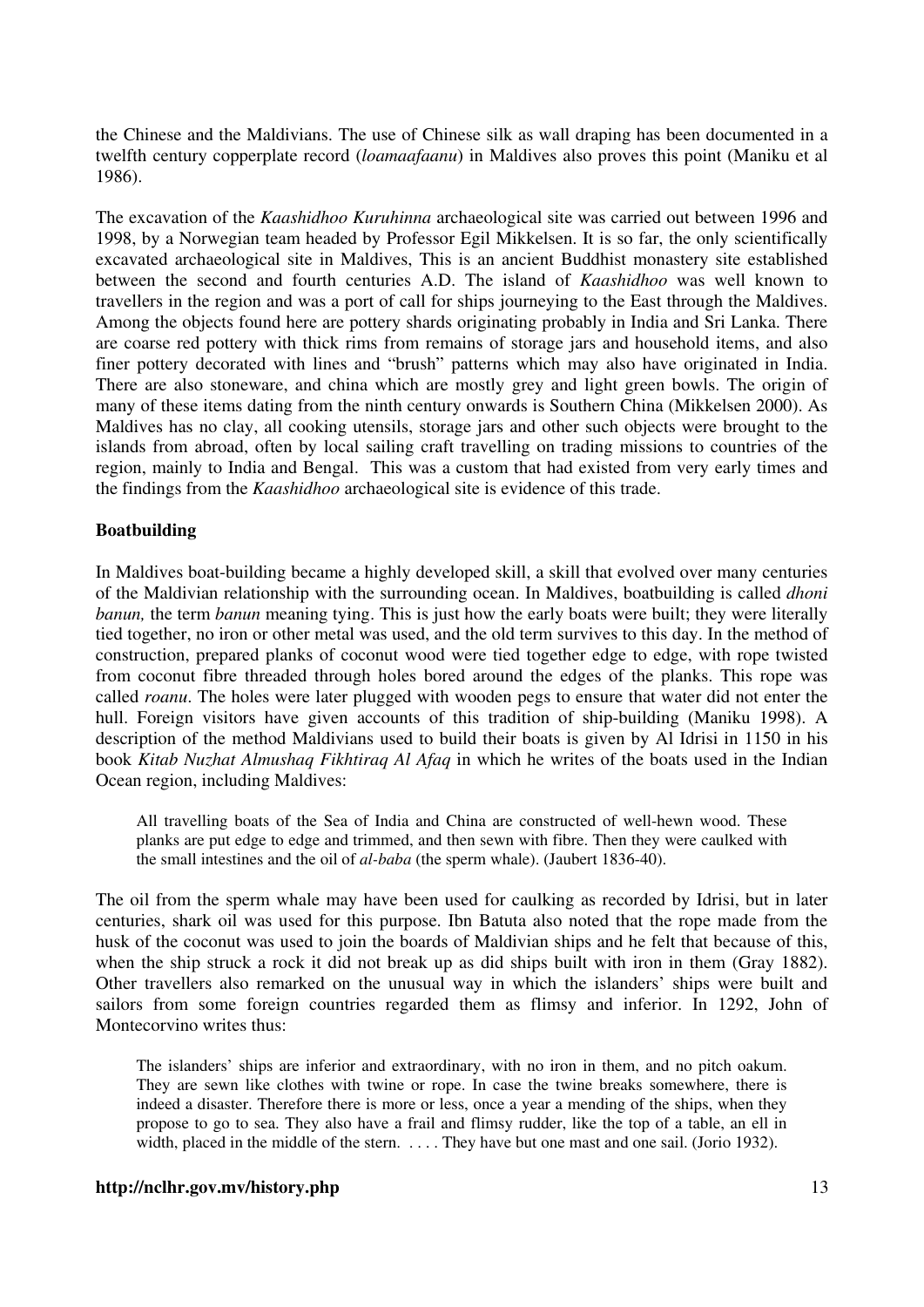One foreign notice about the shipbuilding skills of Maldivians, indicates that there were people in other countries who knew of these craftsmen. In 1312, William Adam Guillaume who was a devoted Dominican Christian and had heard of the Maldivian ships, in his French document, *Recueil des Historiens des Croisades* suggested Maldives as one of three places for building armed galleys. All three places, Ormuz (Hormuz), Maldives and Ultima India with the shipyards in Thana, Cambay and Quilon, were known for their specific technique in building "sewn" boats. He writes of Maldives:

The second place for the building of these ships is the *Dive Insule* and that is the Maldive Islands. There are 20,000 Islands in the Indian Ocean of which 6,000 are inhabited. These are located 3,000 miles away from Aden, and have recently converted to the Muslim religion, which still is not strongly established (Adam 1316).

Writing in 1425, more than a century later, Ma Huan, the Chinese scribe who visited Maldives in 1414 with Admiral Cheng-Ho during his Fourth Expedition to the Indian Ocean, also described the boatbuilding he saw in Maldives. He too remarked as had earlier writers, that Maldivians did not use nails in the construction of their ships; they bored holes and used ropes made of coconut husk to bind them the wooden planks together and also employed wooden wedges (Phillips 1885). This description shows that the unique ship-building methods had not changed in the intervening years.

Researching the evolution of Maldivian maritime craft and the development of ethnic boat-building technology in the Maldives, Maizan Hassan Maniku felt that the standard shape of the Maldivian *dhoani* bore a marked resemblance to the shape of the reed bundle ships used by the Egyptian, Mesopotamian and the Indus Valley civilizations, and it could be deduced that this was the origin of the indigenous design of the *dhoani*. He thought that the Maldivian *dhoani* had even more in common with the Phoenician ships which were built from wooden planks, but retained the papyrus form of the older craft (Maniku 1998). When this information is examined in the light of existing oral tradition in Maldives linking the first settlers to a town in the Indus Valley civilization, it seems possible that such a connection may exist.

Maizan Hassan Maniku found no evidence of a change in the method of construction of the original Maldivian craft until the sixteenth century, when the Portuguese arrived in the Indian Ocean in their wooden galleons, named *guraabu* by Maldivians. These were found by local boat-builders to be constructed using dowels to fasten the planks. Wooden planks were fastened together using treenails which ran transversely through the planks. The hull was built first, and the ribs or frames built in afterwards. Maniku felt that this could have been the period when the Maldivian *dhoani* as we know it now, was developed in the way it is being built today (Maniku 1998).

The implication that dugout canoes were the origin of the Maldivian *dhoani* suggested by Clarence Maloney in his book, *People of the Maldive Islands* (p.153, 154), is difficult to believe, since the large trees needed to construct these canoes cannot be found in Maldives. He seems to have based his assumption on the name *dhoani,* which he felt, came from the Tamil *tondi*, (something dug out). Maloney has also said that neither dugout canoes nor outriggers are known in Maldives now (Maloney 1980). There is no reason to believe that they were ever there.

A Maldivian master boat-builder did not use diagrams or sophisticated instruments to turn out a perfect boat. He did it all, relying entirely on experience and observation. In Maldives, there were certain islands where the boat builders were considered to be expert craftsmen, and such masters of the craft would be engaged to build boats for people of other islands too. These boats were built of materials that were available in the islands. Different parts of the vessel were constructed of the kind of timber considered appropriate for that particular part, and its function in the finished boat. The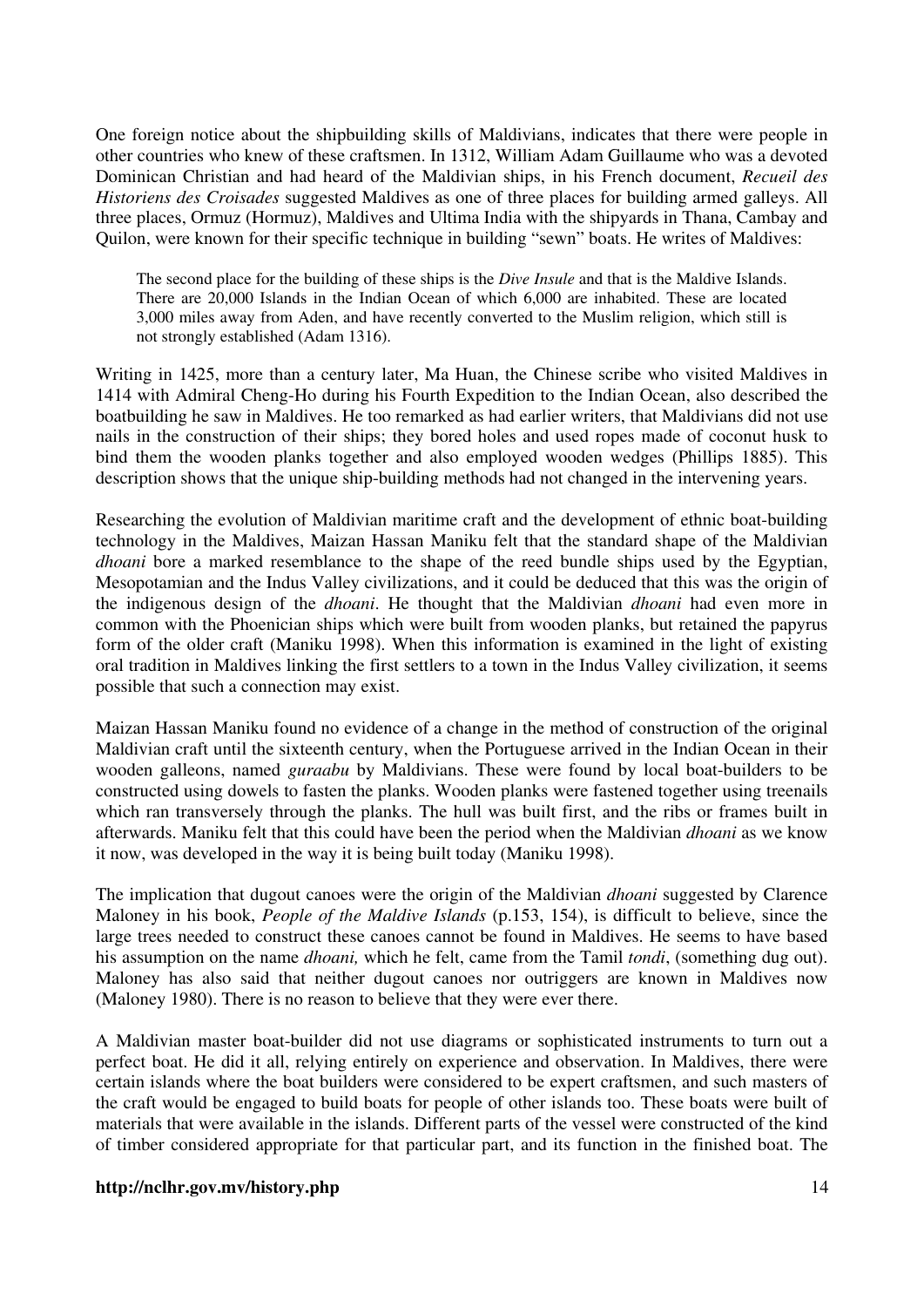boatbuilding industry in the earlier centuries was self-sufficient because the timber and other materials used for boatbuilding were locally available.

In earlier days, square woven sails made of young screw pine leaves or that of the coconut palm were used even on vessels travelling on long journeys. These square woven sails called *fan riya,* were in use until the mid-nineteenth century after which they were gradually replaced by sailcloth and lateen sails. Boats differed in their structure and design, depending on the purpose for which they were built. There were boats built for travel between islands, boats built to travel between the atolls, and there were also vessels built for the specific purpose of trading and travel to foreign countries. Besides these there were smaller craft built for lighter work. The following are some of the different types of boats built by Maldivians:

*Bokkura* – Row boat *Mas Odi* – Square-sailed fishing craft *Mas Dhoani* – fishing vessel *Ban'du Odi* – Schooner *Naalu Baththeli* – Inter-island freighter *Vadhu Dhoani* – Troll boat *Jaha Dhoani* – Royal transfer boat All these were modifications of the same hull. (Maniku 1998).

The basic kind of boat used in the Maldives from early times is the *dhoani*, which was used for fishing, trading and travel. Other vessels were mainly adaptations of this basic craft (Fig. 8). Foreign-going vessels were called *furedhdhe odi* by Maldivians; the word *furedhdhe* meaning "foreign". *Odi* was the name given to a boat larger than a *dhoani* and had two masts and a jib. It usually had a wooden cabin and could also carry passengers. A larger ship is the type called a *baththeli*, which was used to carry cargo to India and Sri Lanka (Maloney 1980). The largest craft used in Maldives was called a *nau*, a lateen-rigged vessel that came into use around the late eighteenth century. Many of these large vessels were built in India.

A unique feature of the smaller Maldivian *dhoani* is that it is designed to be steered with the foot. These smaller vessels that travelled between the islands and atolls carrying passengers and cargo were equipped with a long graceful tiller fitted on the rudder. The helmsman standing at the stern would steer the vessel with his foot, leaving his hands free for other work.

At the time of their first contact with the Portuguese in 1503, Maldivians were using a type of craft known to people of the region as a *gundra*. These were boats built of coconut wood, probably the type called *odi* that was frequently used for trading visits to the western coast of India. In this incident, four Maldivian *gundras* loaded with coir ropes, cowries and fish, and a great store of silks, were seized by the Portuguese. Maldivian seafaring and shipbuilding continued even during the years of the Portuguese occupation.

#### **Conclusion**

Existing information on the pre-Portuguese period of Maldives clearly shows that the sea and seafaring were pre-dominant factors in the lives of Maldivians. This was inevitable because the country consists of much sea and very little land. The ocean had to be absorbed into the lives of the islanders if they were to exist in harmony with their surroundings. It is possible that since the first settlers arrived by sea, they must have had previous knowledge and experience in seafaring. Travelling from one island to the other was a necessity.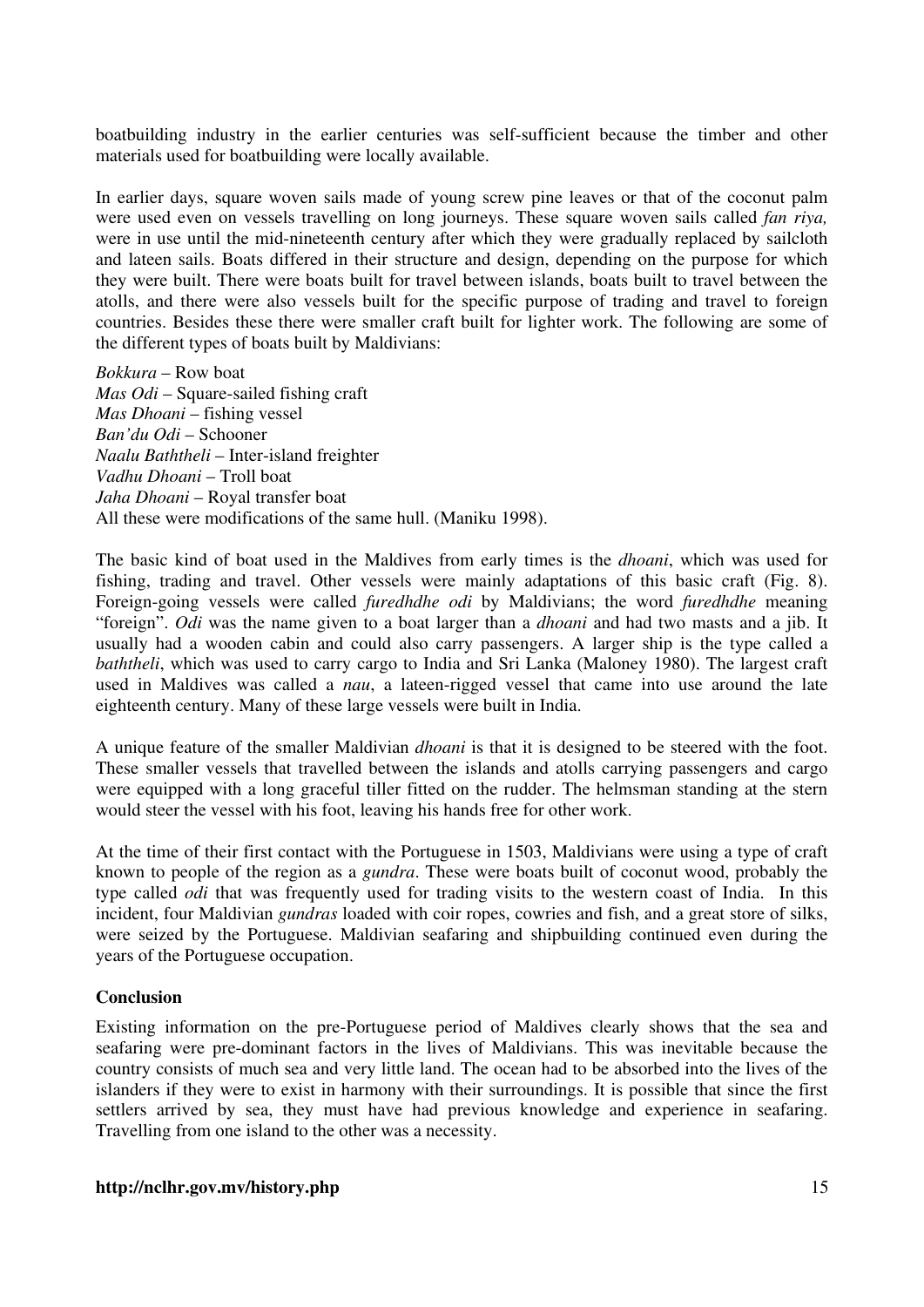



 **Fig. 9 a : Bokkura Fig. 9 b : Vadhu Dhoani**



 **Fig. 9 c : Mas Dhoani Fig. 9 d : Mas Odi**





Seafaring was important because, fish obtained from the sea was an integral part of the Maldivian diet. Also, rice and many other commodities were not available in the islands, and they had to be imported from abroad, mainly from Burma. These goods were brought to the islands in Maldivian vessels. By the middle of the first millennium, Maldivians had become expert navigators who could undertake long voyages. Frequent travel abroad and trading contacts gave them knowledge of the prevailing politics and affairs in the region.

A Roman Denarius of the first century B.C. and Byzantine coins of the fifth and fourth century A.D. found at different archaeological sites in Maldives suggest a long history of trade and inter-action with foreign countries. Pottery shards from the sub-continent and old Chinese ceramics found in many islands, indicate the trade that existed between the islands and China as well as neighbouring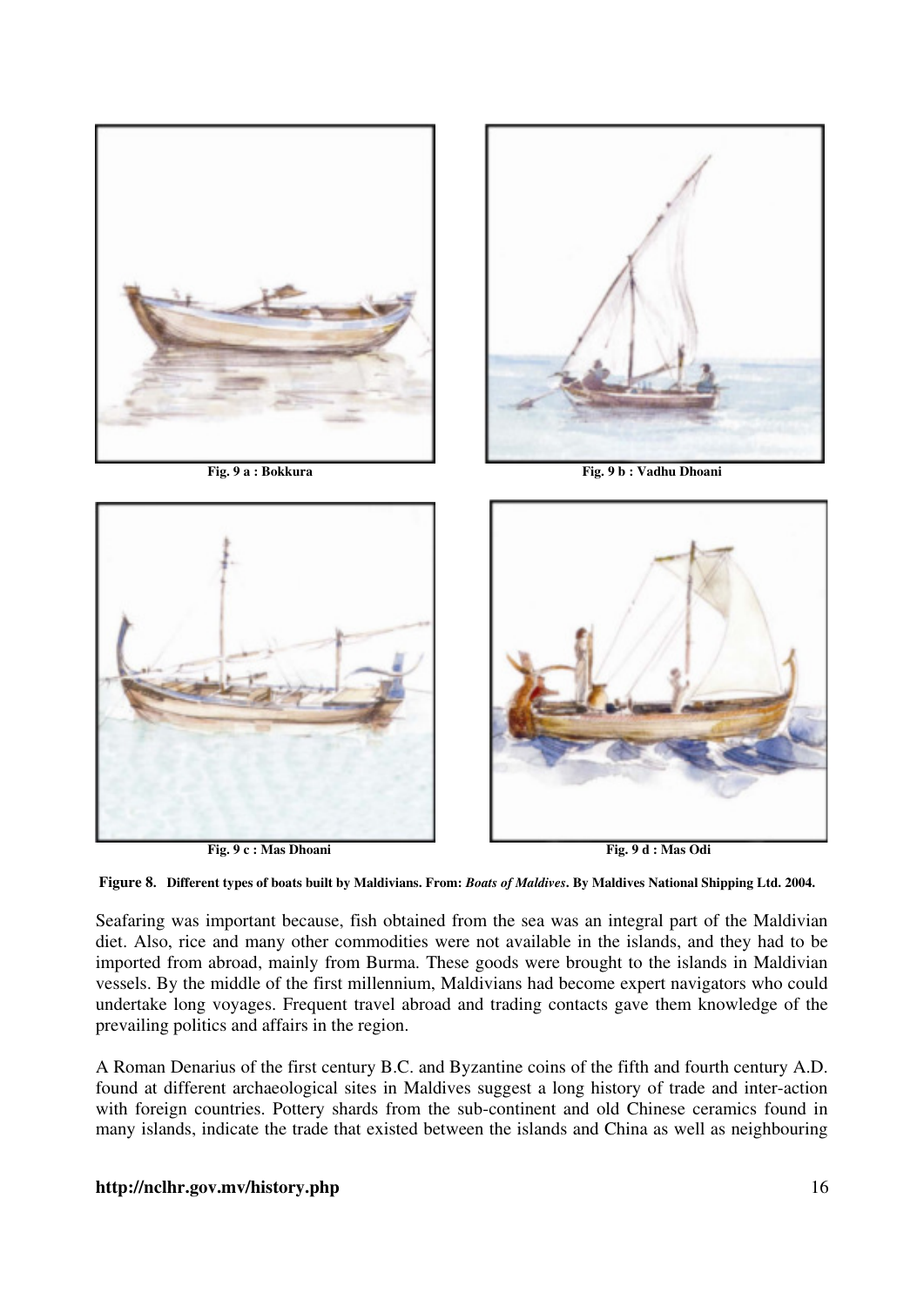countries. The value given to the money cowrie *(cypraea moneta)* is demonstrated by available foreign notices that record the use of these shells as money in some countries, including Bengal and parts of West Africa. Local historical records prove the fact that until the nineteenth century, cowries were used in financial transactions in Maldives.

Foreign notices show that in the fourth century A.D. Maldivians travelled to Rome, and in the seventh century undertook two long journeys, this time to China, carrying gifts to the Chinese emperor. Examination of copperplate records from the twelfth century A.D. again shows proof of long standing trade with China. In addition to these long voyages, Maldivian ships plied regularly to Bengal and the ports of Eastern and Western India. Other foreign notices also reveal that these ships travelled regularly to ports of East Africa with cargoes of cowries that would then be carried overland to West Africa and other places. Maldivian traders also travelled regularly to Hormuz. These trading contacts recorded in various foreign notices show that the Maldivians of the time were good sailors who were skilled at navigation and seafaring, and were able to sail long distances. Other records show that the Maldivians had developed sea-going vessels that were built by a method that was uniquely their own.

Documented writings reveal that a unique method of boatbuilding was developed by the Maldivians that included tying the wooden planks with rope made of coconut fibre. Another unique feature was that the smaller boats were always steered by the foot, using an especially long tiller built for the purpose. The construction of the sea-going vessels became first a skill, and then developed into an art, with expert craftsmen in some islands. Navigation was recognized as an important field and the knowledge was imparted to students by teachers of the subject.

The paucity of locally available information on the history of seafaring in the Maldives holds back satisfactory research on this important subject, which is an essential part of the history of the country. Maldivian seafaring of the pre and post-Islamic period is a subject of interest that needs detailed research, as the information gained would be very useful in understanding the history of navigation and trade in the Indian Ocean.

# **References**

- Adam, W.G. 1906. *Recuel des Historiens des Croisades, De l'Acedemie des Inscriptions et Belles-Lettres, Documents Armeniens, Vol. 2*: pp. 549-555*. Imprimerie National*. Paris.
- Ali, M. 1994. *Dhivehinge Aadhakaadha*. (in Dhivehi) Male', Republic of Maldives: National Library: pp.164-169.
- Anonymous. *c.* 1779. *Raadhavalhi* (unpublished material in Dhivehi). Male'. Republic of Maldives.
- Bell, H.C.P. 1940. *The Maldive Islands, Monograph on the History, Archaeology and Epigraphy.* Colombo: Ceylon Government Press. Reprinted in1985. Male': National Centre for Linguistic and Historical Research.
- Carswell, J. and M. Prickett.1984. Mantai,1980: a Preliminary Investigation, *Ancient Ceylon* 5: pp. 13-15.

Charton, E.T. 1855. *Voageurs Ancient y Modernes, Choix des Relations de Voyages, Vol.* 2, pp. 27-29. Paris..

Chaudhuri, K.N. 1985*. Trade and Civilization in the Indian Ocean: an Economic History from the Rise of Islam to 1750. A.D.* Cambridge: Cambridge University Press: pp.18-19.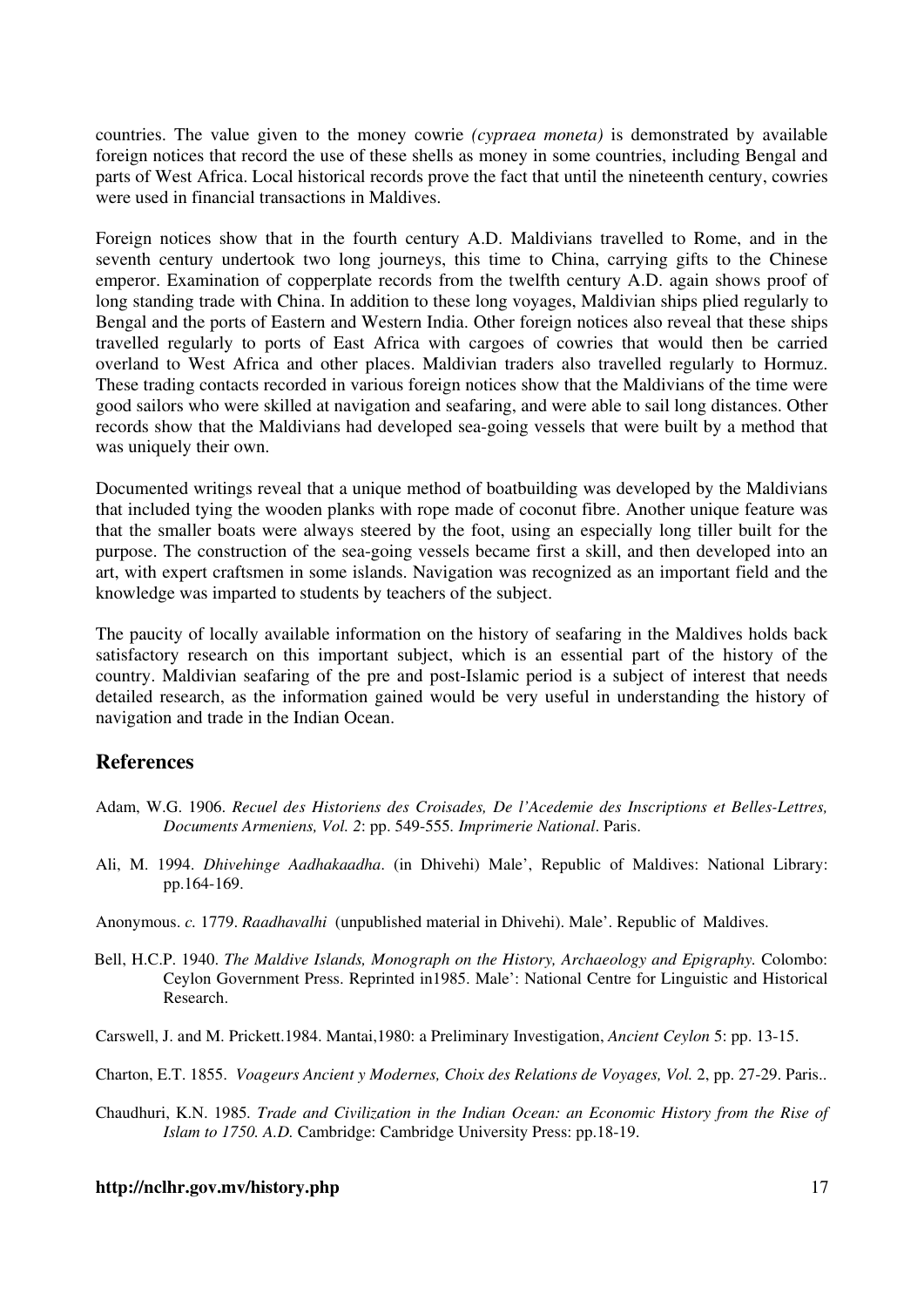Correa, G. 1858. *Lendas Da India.* (1503) Liv. I. Tomo I. Academia Sciencias: Lisboa. 1858.

Du Laurier, E. 1845. *Journal Asiatique, Serie 4e,. Tome IV. Aout*.: Paris. pp. 155-165.

Estancelin, L. 1832. *Recherches sur les Voyages et Decovertes des Navigateurs Normands.* (French) Paris.

- Ferrand, G. 1922. *Voyage du Marchand Arab Sulayman en Inde et en Chine. A.D. 850*: Paris.
- Forbes, A.D.W. 1982. A Roman Republican Denarius of *c.* 90 B.C. from the Maldive Islands, In: *Numismatic Chronicle,* London. (Paper submitted on 22 December 1982).
- Gray, A. 1882. *Ibn Batuta in the Maldives and Ceylon.* Translated from the French of M.M. and Sanguinetti. Royal Asiatic Society, Ceylon Branch: Colombo. 1883. pp. 10-11.
- Heimann, J. 1980. Small Change and Ballast: Cowry Trade and Usage as an Example of Indian Ocean Economic History, *South Asia Journal of South Asian Studies. Indian Ocean Issue N.S. Vol. III. No. I*.: pp. 48-69.
- Heyerdahl, T. 1986. *The Maldive Mystery*. George Allen & Unwin: London. pp. 158-159.
- Jaubert, P.A.1836-40. *Geographie d'Idrisi Vol. 1-2*: Paris.
- Jorio, F.B.1932. *Giovanni da Monte Corvino, Dell'ordine dei Frati Minor, Primo Missionario in China e Primo Artivescovo di Pekino*: Rovella Salerno 1932.
- Lo Mou-Teng and Chu Shao-Hua (Ed.). 1597. *San-pao t,ai-chien Hai-yang chi t'ung-su yen-i ,*2 Vol. pp.774-776. Chung-kou ku-tien Hsiao-shupo yen-chiu tzu-liao ts'ung-shu. Ku-chi. Shanghai.
- Major, R.H.1857. *India in the 15th Century. Part I.* P. 1-50: Hockly Society: London.
- Maloney, C.1980. *People of the Maldive Islands.* Madras, India: Orient Longman. pp.151-153
- Maniku, M. H.!998. Evolution of the Maritime Craft and Boatbuilding Technology in the Maldives, *Bulletin of the Australian Institute for Maritime Archaeology 22: 9-18*.
- Maniku, H.A.and G.D. Wijayawardhana.1986. *Isdhoo Loamaafaanu*. Colombo: Royal Asiatic Society of Sri Lanka.
- Mikkelsen, E. 2000. *Archaeological Excavations of a Monastery at Kaashidhoo*. Male'. Republic of Maldives: National Centre for Linguistic and Historical Research:
- Moresby, R.1840. *Nautical Information for the Maldiva Islands.*(Survey 1834-1836) Printed by Order of the Directions of the Honourable East India Company, Bombay: London. (From: Vilgon L. 1991-99. *Maldive Odd History, The Maldive Archipelago and its People* Vol. 3. p. 73 : Stockholm).
- Palladius, c.360-430. *On the Races of Indian and the Brahmans.* Palladii de Gentibus Indiae et Bragmanibus. Derrett, J.Duncan M. *Classica et Mediaevalia, Revue Danoise de Philologi et d'Historie*. Edit: Blatt,Franz, Vol.III. pp.64-135. Copenhauge 1960.
- Pelliot, P.1904. *Deus Itineraires de Chine en Inde a la fin du Villie Siecle. Ecole Francaise d'Extreme Orient*. Bulletin No.4. pp. 359-362. Chinese T'ang Dynasty. Document written in 785-805 A.D (Documented by Pelliot): Paris.
- Phillips, G. 1885. Royal Asiatic Society. China Br. N.S. XX. pp. 221-224: Shanghai.